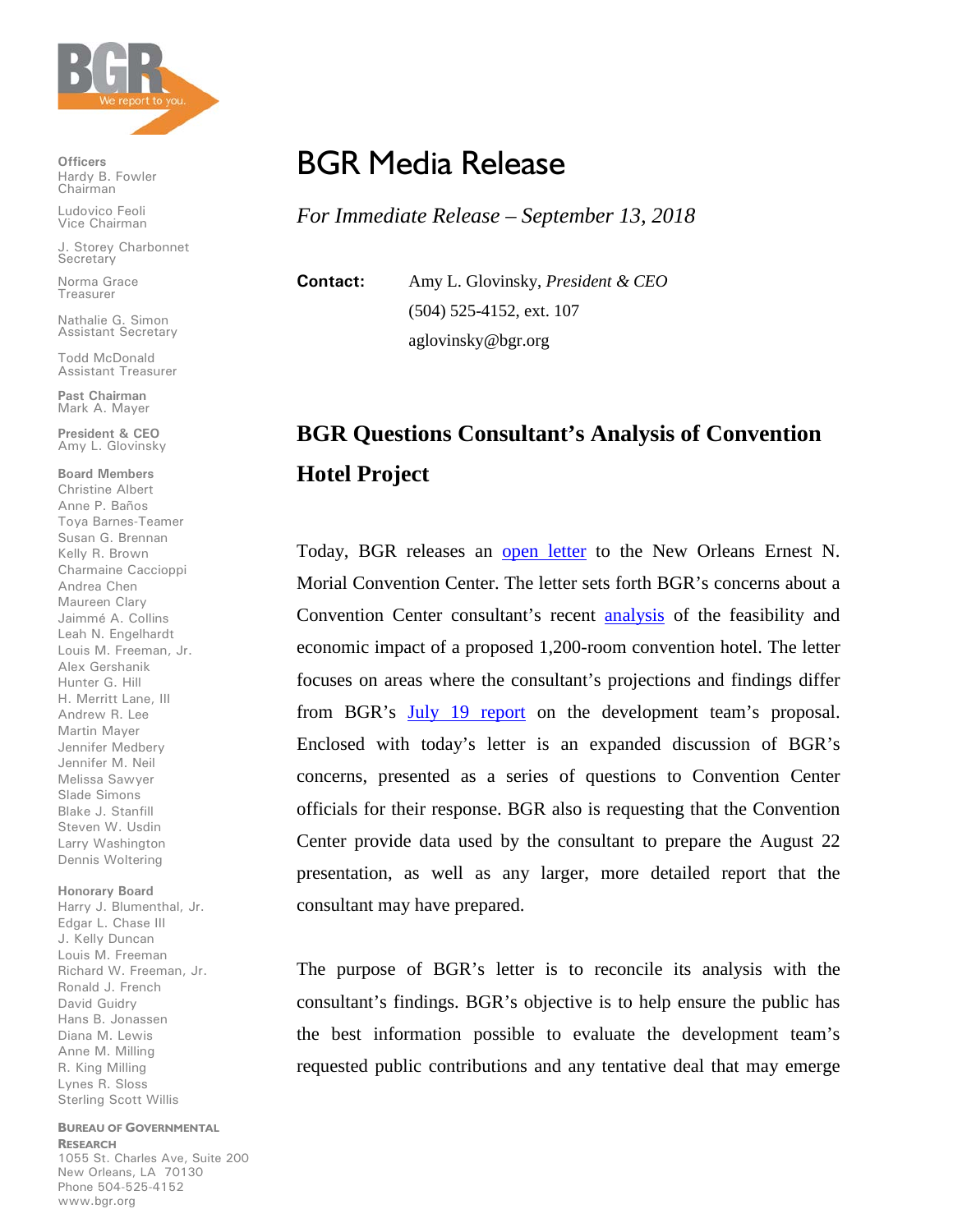BGR | Media Release September 13, 2018 Page 2

from the ongoing negotiations. BGR is not taking a position on the hotel project itself.

BGR's July 19 report called for careful scrutiny of the public contributions requested by the development team. These include a \$41 million upfront payment from the Convention Center, a free land lease, a full exemption from property taxes, and 40 years of hotel and sales tax rebates. BGR's report estimated the present value of the requested contributions at \$330 million (\$739 million undiscounted). If approved, they would represent the largest public contribution to an economic development project in New Orleans in recent memory.

"An open public dialogue is essential when contemplating a project of this magnitude," said Amy L. Glovinsky, BGR President and CEO. "The Convention Center consultant's initial analysis of the proposal raises a number of questions and concerns that should be addressed in furtherance of efficient and effective outcomes and to protect the public's interest."

The following summarizes the concerns about the consultant's August 22 presentation the BGR describes in its letter, which was delivered today to Convention Center officials and made publicly available on [BGR's website:](https://www.bgr.org/wp-content/uploads/BGR-Open-Letter-to-Convention-Center-Officials-9-13-18.pdf)

- The consultant's presentation appears to substantially underestimate the value of the proposed public contributions by using a high discount rate to reduce them to present value in today's dollars. This accounts for a difference between the consultant's estimate and BGR's of about \$100 million.
- The consultant further undervalues the public's contributions by excluding a free land lease worth \$28.9 million in today's dollars.
- The consultant's estimate of the hotel's value in 40 years when ownership could revert to the Convention Center – is four times higher than the development team's own estimate.
- The consultant's presentation attempts to justify the size of the requested public contributions based on a questionable comparison to other hotel projects.